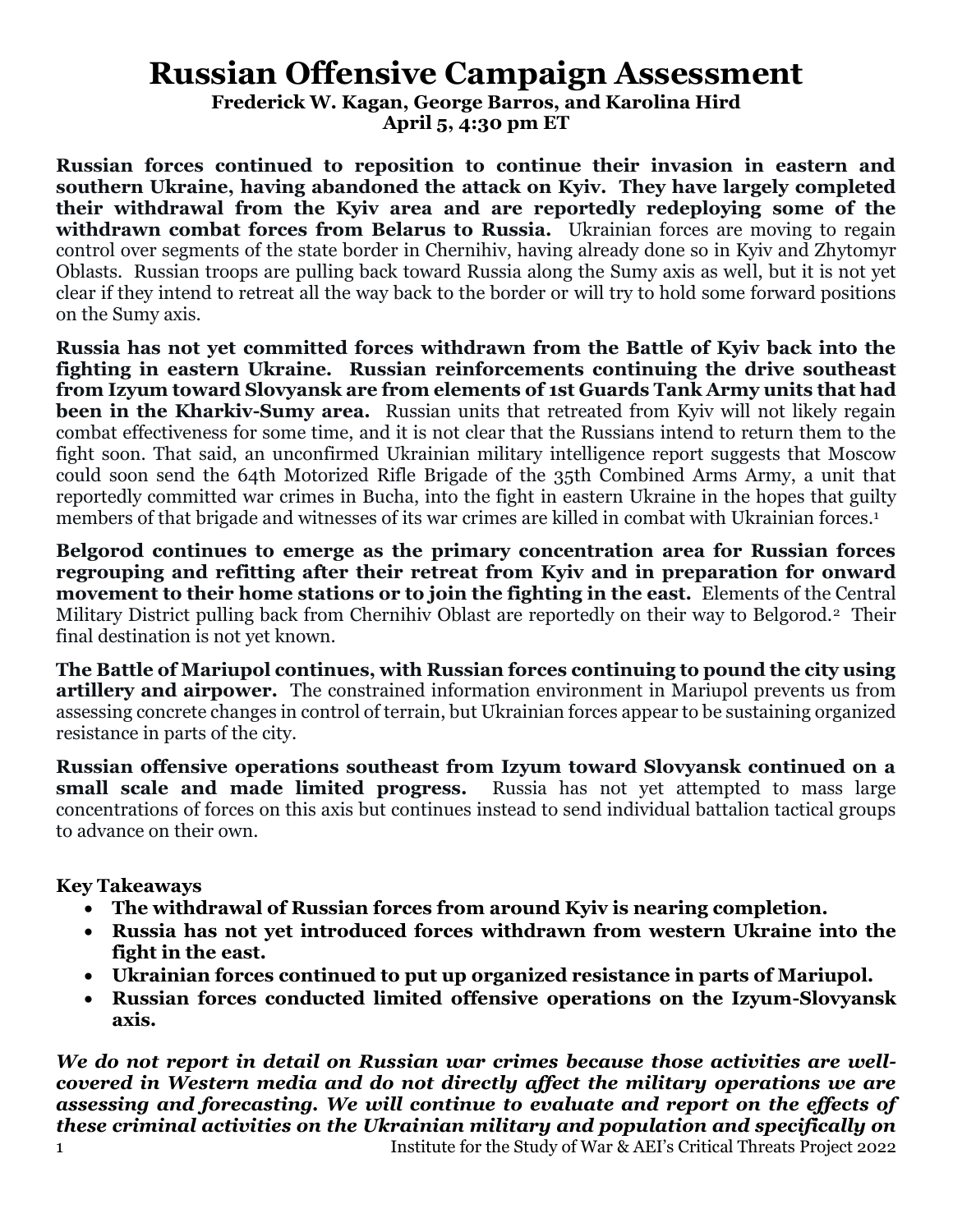#### *combat in Ukrainian urban areas. We utterly condemn these Russian violations of the laws of armed conflict, Geneva Conventions, and humanity even though we do not describe them in these reports.*

# **ISW has updated its assessment of the four primary efforts Russian forces are engaged in at this time:**

- Main effort—Eastern Ukraine (comprised of two subordinate supporting efforts);
- Supporting effort 1—Kharkiv and Izyum;
- Supporting effort 2—Southern axis;
- Supporting effort 3—Sumy and northeastern Ukraine.

# **Main effort—Eastern Ukraine**

## **Subordinate main effort—Mariupol (Russian objective: Capture Mariupol and reduce the Ukrainian defenders)**

Ukrainian forces continued to conduct an organized defense of parts of Mariupol in the past 24 hours. Russian forces conducted an intense artillery and airstrike campaign against the city and targeted Ukrainian positions around the Azovstal Plant. The information environment in Mariupol remains restricted, however, and we cannot confirm further territorial changes over the last 24 hours.<sup>3</sup>

### **Subordinate main effort—Donetsk and Luhansk Oblasts (Russian objective: Capture the entirety of Donetsk and Luhansk Oblasts, the claimed territory of Russia's proxies in Donbas)**

Russian forces continued operations to seize Popasna and Rubizhne, roughly 240 kilometers southeast of Kharkiv, in the past 24 hours, focusing primarily on air and artillery attacks, likely including the one that destroyed a nitric acid tank in Rubizhne on April 5.4 Russian forces also reportedly dropped petal mines on Popasna on April 5.<sup>5</sup>

## **Supporting Effort #1—Kharkiv and Izyum: (Russian objective: Advance southeast to support Russian operations in Luhansk Oblast, and fix Ukrainian forces around Kharkiv in place)**

Russian forces continued to bombard settlements in Kharkiv Oblast in the past 24 hours, and the situation around Kharkiv remains generally unchanged.6 Multiple sources report that Russian forces fired a long-range multiple launch rocket system from somewhere in Kharkiv Oblast toward an unspecified location in Mykolayiv Oblast on April 4, killing 10 and wounding 46.<sup>7</sup>

Elements of the Russian 1st Guards Tank Army continued efforts to advance southeast from Izyum toward Slovyansk. Russian forces advanced seven kilometers southwest of Izyum in the direction of Barvinkove, about 47 km southwest of Izyum, and took control of the village of Brazhkivka, about 25 kilometers south of Izyum.<sup>8</sup> One battalion tactical group (BTG) of the 1st Tank Regiment of the 2nd Guards Motor Rifle Division attempted to seize the village of Sulyhivka (about 28 km south of Izyum) but was not successful.<sup>9</sup> The advance to the southwest may be part of a Russian effort to bypass Ukrainian forces that recently conducted a successful counterattack along the direct highway from Izyum to Slovyansk. Pro-Russian sources reported that elements of both the 1st Guards Tank Regiment of the 2nd Guards Motorized Rifle Division and 13th Tank Regiment of the 4th Guards Tank Division are operating in the vicinity of Izyum as of April 4.10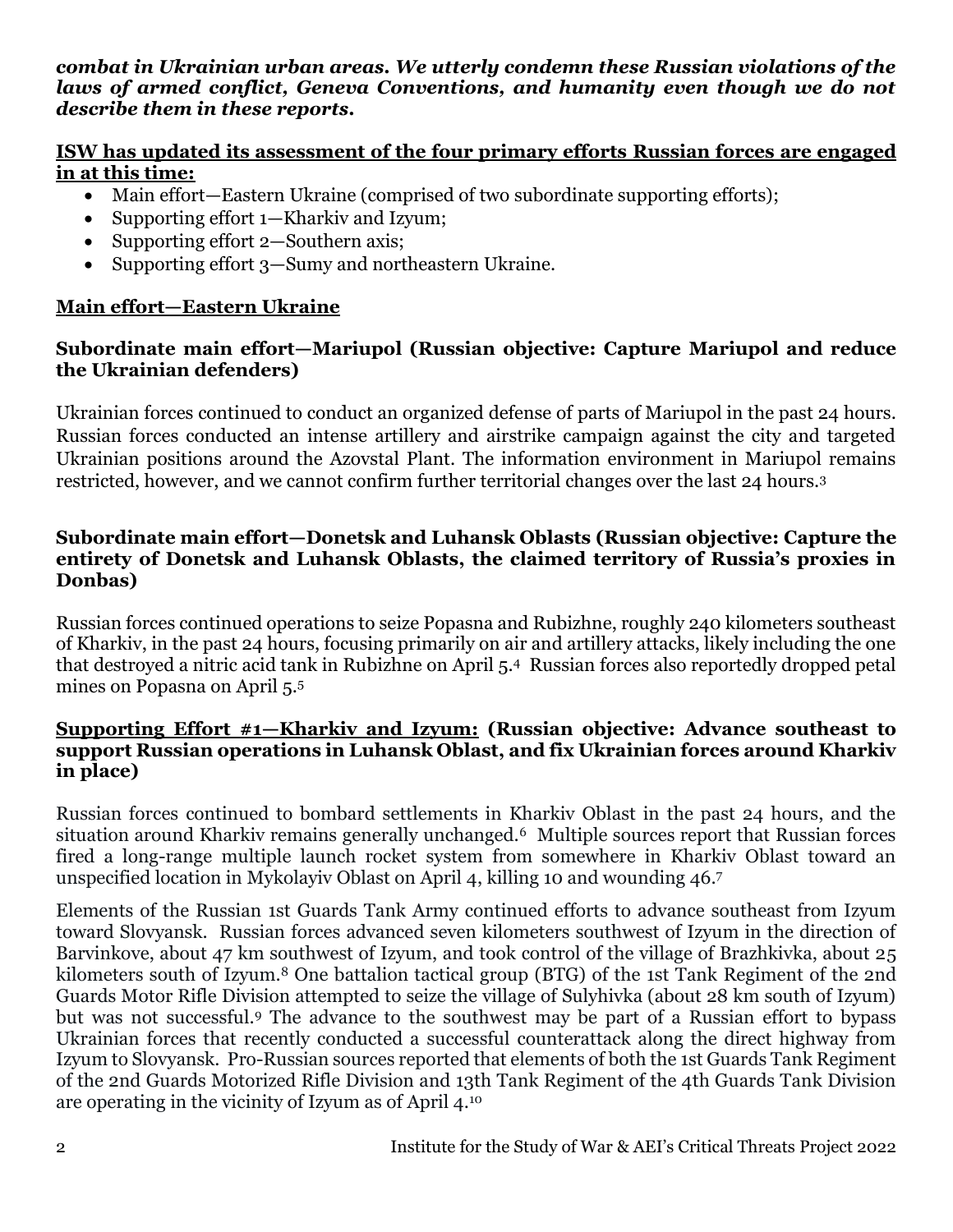## **Supporting Effort #2—Southern axis: (Objective: Defend Kherson against Ukrainian counterattacks)**

The Ukrainian General Staff reported on April 5 that Russian forces attacked Oleksandrivka, about 40 kilometers west of Kherson, likely in an effort to retake it after a successful Ukrainian counter-attack had seized it in mid-March.<sup>11</sup>

#### **Supporting Effort #3—Sumy and Northeastern Ukraine: (Russian objective: Withdraw combat power in good order for redeployment to eastern Ukraine)**

Russian forces continued to withdraw from Chernihiv Oblast, and Ukrainian forces continued clearing Romny Raion on the Sumy axis on April 4.12 The Ukrainian General Staff additionally reported on April 5 that withdrawn Russian forces in Belarus are beginning to ship their equipment back to Russia.<sup>13</sup>

### **Immediate items to watch**

- Russian forces will continue reinforcing the Izyum-Slovyansk axis and attempting to advance to and through Slovyansk to encircle Ukrainian forces.
- The Battle of Mariupol continues, and it is unclear how much longer the Ukrainian defenders can hold out.
- Russian forces will likely abandon the Sumy axis entirely and fall back to regroup around Belgorod.
- Some Russian forces are likely to return to home stations in Russia while others will re-enter the fighting in the east.